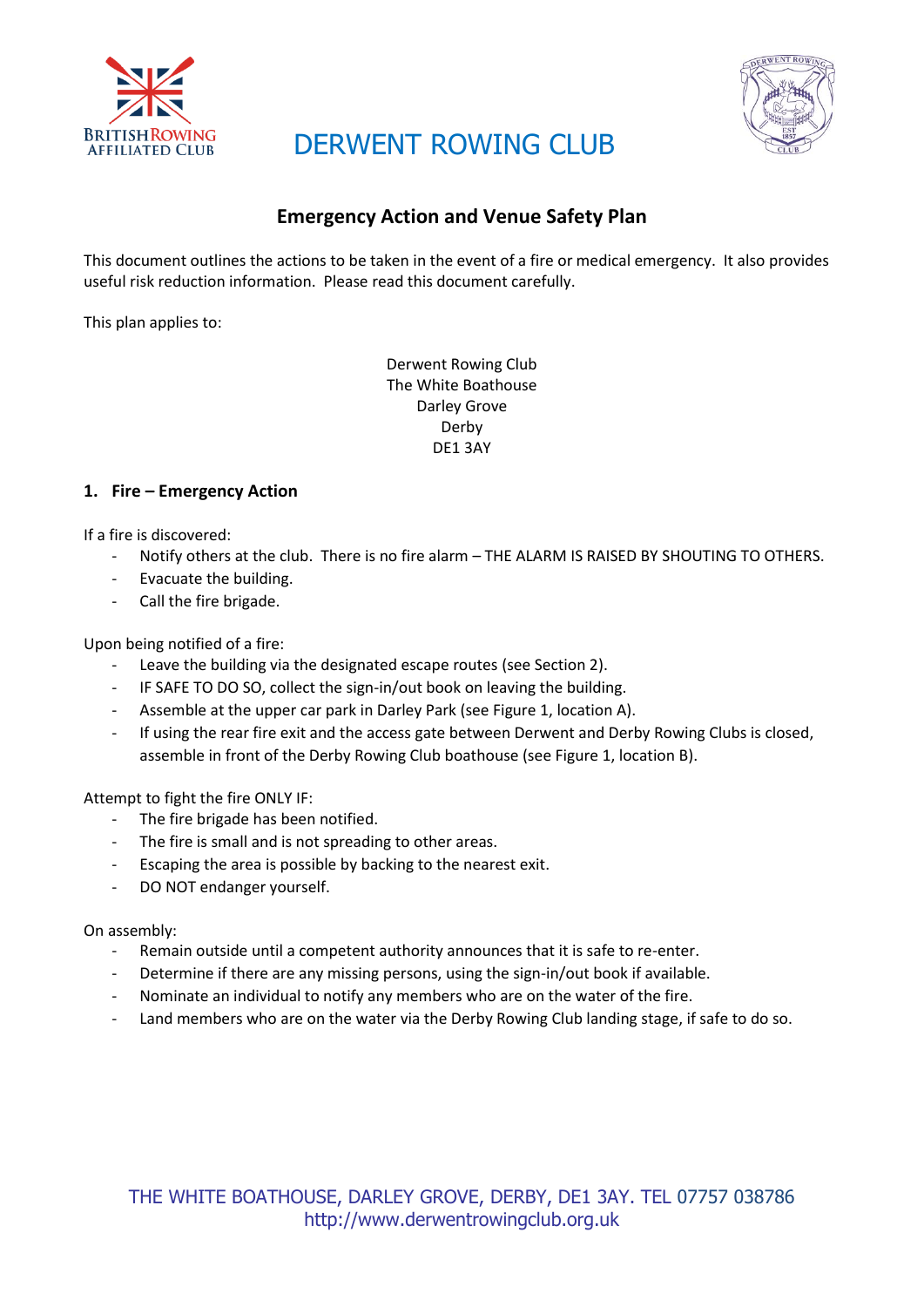

# BRITISHROWING DERWENT ROWING CLUB





Figure 1 – Assembly Areas

#### **2. Fire – General Precautions**

The club has a fire safety risk assessment that is periodically reviewed. This is available for inspection: please ask a member of the committee. The notes here are intended to communicate the key information specific to the club.

Please familiarise yourself with the emergency escape routes. The exits are:

- In the main club room
	- o The main club door
	- o The rear emergency exit, between the ergos and the male changing room
	- In the lower boathouse
		- o The main boathouse doors
		- o The trap door to the main club room

THE WHITE BOATHOUSE, DARLEY GROVE, DERBY, DE1 3AY. TEL 07757 038786 http://www.derwentrowingclub.org.uk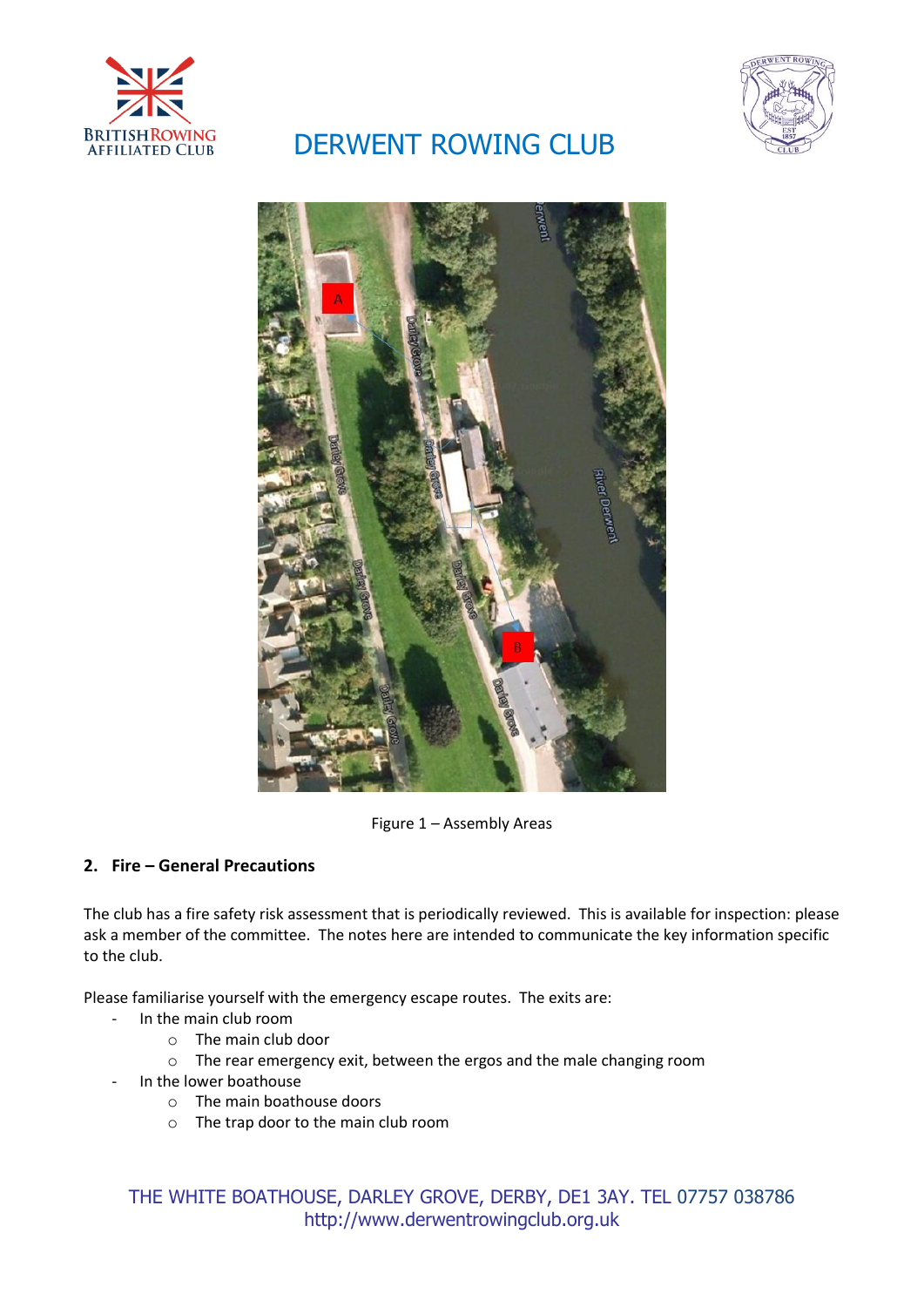

### BRITISHROWING DERWENT ROWING CLUB



Please note – users of the weights room should unlock the lower boathouse doors *and* the trap door to the main club room to provide an independent escape route.

There is emergency escape lighting above each of the doors in the main club room.

Fire extinguisher information:

- The club is equipped with HYDREX and  $CO<sub>2</sub>$  fire extinguishers. The extinguishers are located on the wall adjacent to the bar. Please familiarise yourself with their location.
- The HYDREX fire extinguisher is for use on:
	- o Class A ordinary combustibles, e.g. wood, paper, textiles
	- The  $CO<sub>2</sub>$  fire extinguisher is for use on:
		- $\circ$  Class B flammable liquids
		- o Fires involving electrical equipment

Key fire risk reduction measures for our club are as follows:

- The log burning stove should only be used by those with permission to do so. Adult members only.
- Do not use candles or naked flames in the club house or boathouse.
- Switch off the electric radiators in the changing rooms if the club is unattended.
- Ensure that clothes and bags etc are not placed on or near the electric radiators.

In addition, please:

- Keep the club approach driveway clear so that emergency vehicles can access the club.
- Inform the committee if you or your child have a disability that may affect your ability to evacuate the building without assistance.

#### **3. Medical Emergency**

In the event of a medical emergency:

- Call for an ambulance.
- Be prepared to provide the following information:
	- o Nature of medical emergency
	- o Location of emergency (address as shown on this plan, or with reference to closest location – see also the club noticeboard)
	- o Your name and the phone number from which you are calling
	- $\circ$  Call for assistance from the first aid trained members who are listed on the first aid notices around the club.
- Attempt first aid only if trained and qualified.
- There is a defibrillator adjacent to the front entrance to Derby Rowing Club. Instructions for use are on the defibrillator box.
- Guidance on the treatment of hypothermia is on the club noticeboard.